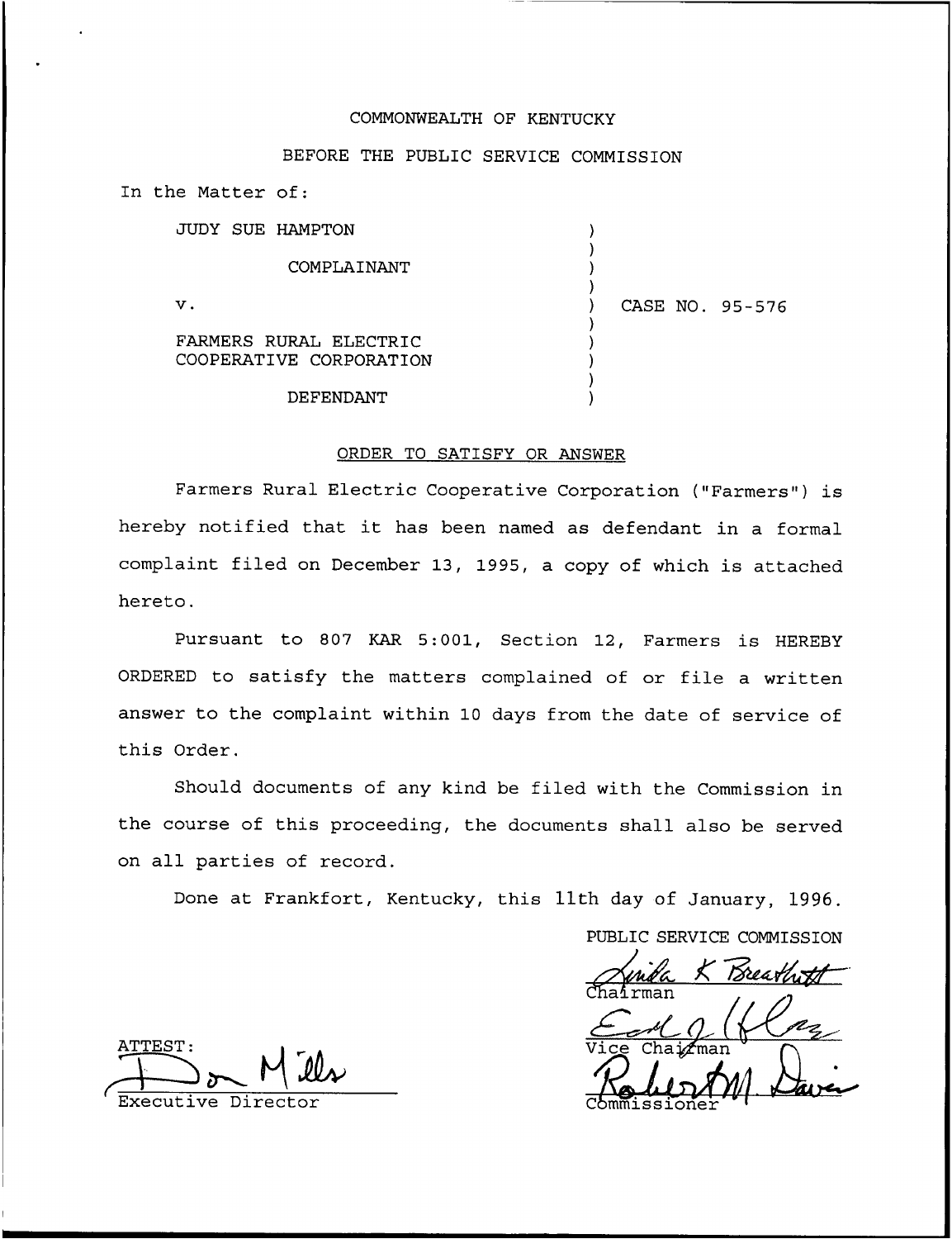

## COMMONWEALTH OF KENTUCKY

 $\hat{\phantom{a}}$  $\ddot{\phantom{a}}$ 

# BEFORE THE PUBLIC SERVICE COMMISSION

| In the Matter of:                                                         |
|---------------------------------------------------------------------------|
| MECEIVED<br>$\frac{S_{wdu}}{(Y_{OUF} - Fult)$ Names<br>COMPLAINANT        |
| PUBLIC<br>COMMISSION<br>VS.                                               |
| FARMERS RURAL ELECTRIC COOP CORP<br>95-576<br>DEFENDANT                   |
| COMPLAINT                                                                 |
| The complaint of $\frac{Sudu}{\text{Your Full Name}}$ respectfully shows: |
| Judy Sye Hampton<br>(a)                                                   |
| 2574 Powder MILL RD. MACNOLLA, KY. 42757                                  |
| FARMERS RURAL ELECTRIC CO.OP CORP<br>(b)                                  |
| 504 S. BROADWAY GLASGOW, KY. 42142<br>(Address of Utility)                |
| That: Complainant's - CJudy Sve Hampron) Electric is<br>(c)               |
| either a cing off or BLINKING AND CAUSING EVERYTHING                      |
| IN THE HOUSE TO SHUT OFF OR BLINK, IN OUR HOUSE                           |
| WE HAVE TO TAKE A FEW MINUTES EVERY TIME THE ELECTRIC                     |

Continued on Next Page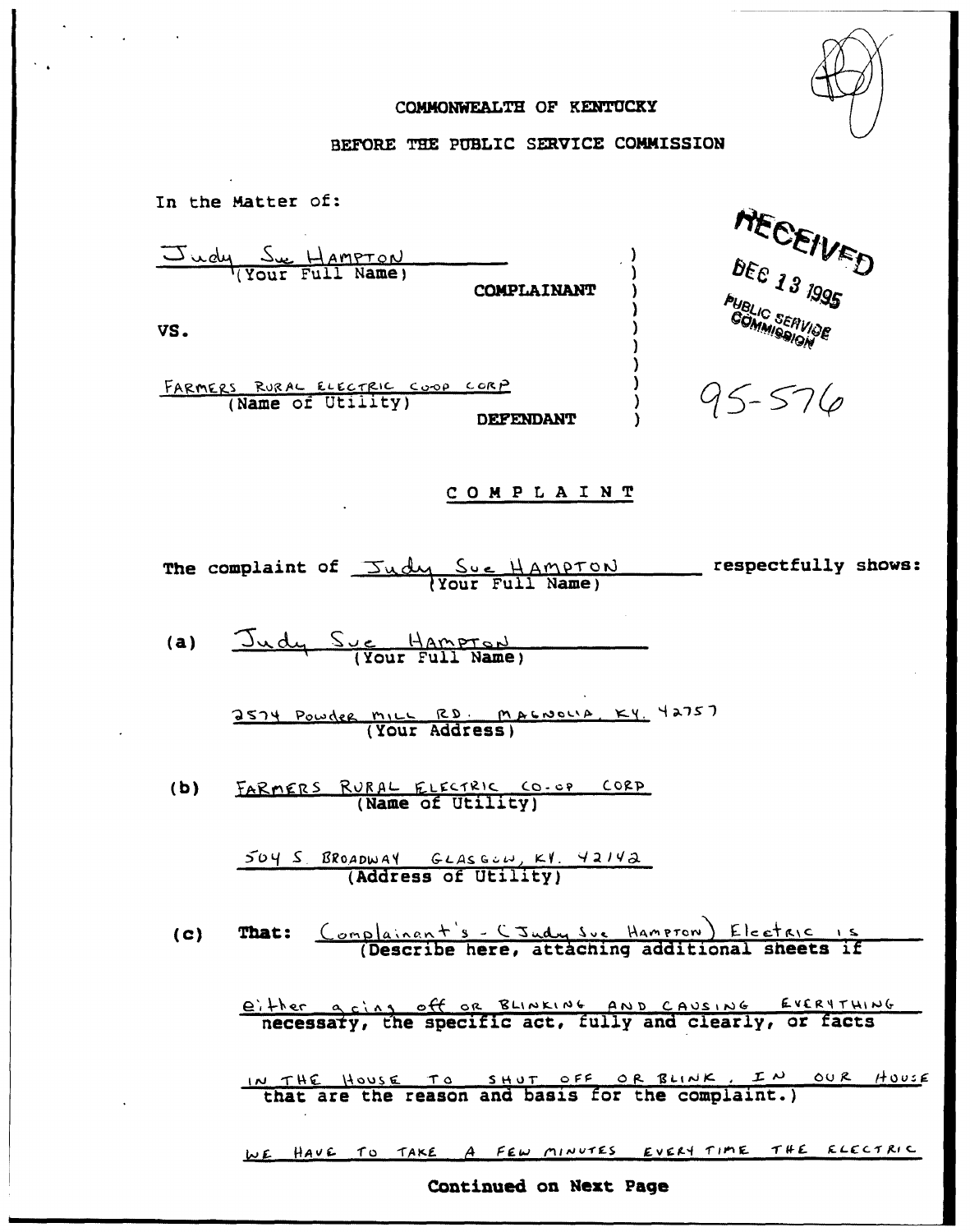Formal Complaint

Judy Sue Hampson VS FARMERS RURAL ELECTRIC CO-OP CORP Page 2

BLINKS OR GOES OFF TO RESET EVERYTHING. THIS IS ALSO VERY HARD ON THE MOTCRS OF OUR APPLIANCES, THE FACT IS THE ELECTRIC HAS WENT OFF EIGHT TIMES IN THE LAST TWO WEEKS, I CALL TO TELL THE ELECTRIC COMPANY THE ELECTRIC HAS WENT OFF AND THEY ACT AS IF THEY CARE ONLY IF IT IS ON. CONTINUED  $\circ$   $\sim$ *ADDITIONAL*  $SHEET$ Wherefore, complainant asks  $ELECTRIC$  SHOULD RE<br>(Specifically state the <u>PERMENTANTLY. I ALSO WANT</u> REPAIRED relief desired.) MY APPLIANCE MOTORS REPLACED IF THEY GET MESSED UP FROM LOW OR HIGH VOLTAGE ON MY  $LINES$ 

Dated at  $\frac{\Box w \lor \Box w \lor b}{}$  - mALNOLIA, Kentucky, this  $\frac{\gamma+h}{h}$  day (Your City)

of  $Deember$  (Month)  $\frac{1995}{.}$ 

Judy Sue Hampton

(Name and address of attorney, if any)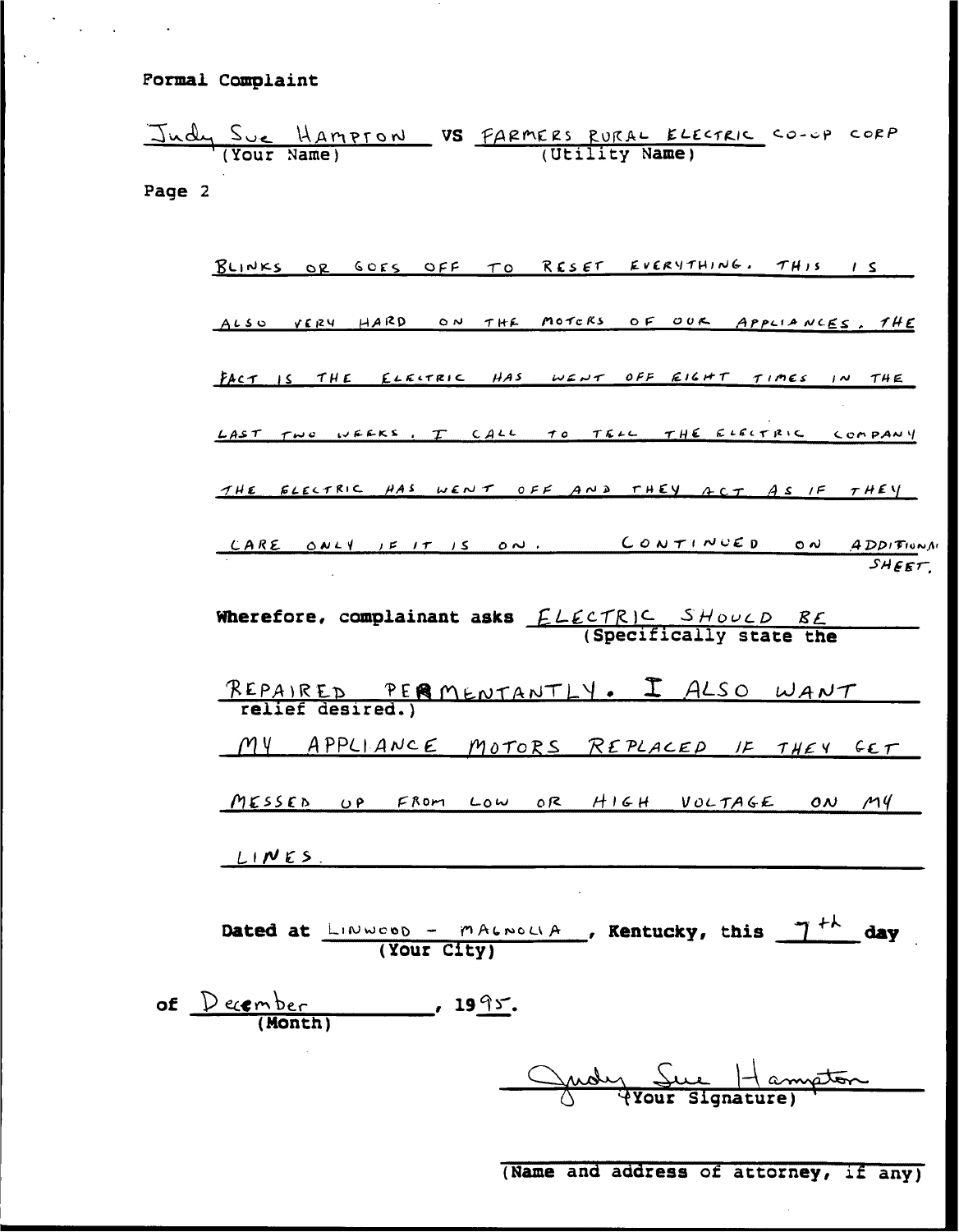FORMAL COMPLAINT

Judy Sue HAMPTON VS FARMERS RURAL ELECTRIC CO-OP CORP UTILITY NAME

CONTINUED FROM PACE 2

THE ELECTRIC DIM'S THE LIGHTS IN MY HOUSE A LOT AT NIGHT. THE ELECTRIC  $COMPANY$   $SAND$ RY SO MANY PECPLE USING MORE IT WAS CAUSED ELECTRIC AT THAT TIME OF NIGHT. I have had TROUBLE WITH THE ELECTRIC EVERY SINCE I'VE lived Lere since 1993. THE ELECTRIC COMPANY HAD Electric REPAIRED FOR ABOUT SIX MONTHS  $+he$ OF THAT TIME. It is not just my electric THAT GOES OFF MY NEICHBORS DOES ALSO. EVERY ONE COMPLAINS ABOUT THE ELECTRIC, FOR EXAMPLE JUST THE LAST TWO WEEKS ON 11/13/95 AT 10:20 A.M BLINKING, ON 11/18/95 BETWEEN 8:30 A.M AND too P.M., ON 11/23/95 TWO TIMES 9'06 A.M. AND 9'ST A.M., ON 11/26/95 BETWEEN 12 LOOP.M AND 2:30 P.M, ON 11/28/95 AT 12:40 P.M  $_2$  AT 8:19 A.M AND ALAIN 8:20 A.M ON 11/30/95, AT 7:06 A.M. 12/3/95 AND LILLITS DIMMED 5 TIMES AT 12:50 P.M. THE LAST TIME I COMPLAINED TO PSC (Public Service Commission. WAS IN 1994. THE TIMES MY ELECTRIC WAS OFF THEN IS AS FOLLOWS: 2/23) 94 AT 9!00 A.M off TOKS MINUTES., ON 2/25/94 AT 9!32 A.M. OFF 10RZ MINUTES.,

CONTINUED ON ANOTHER PALE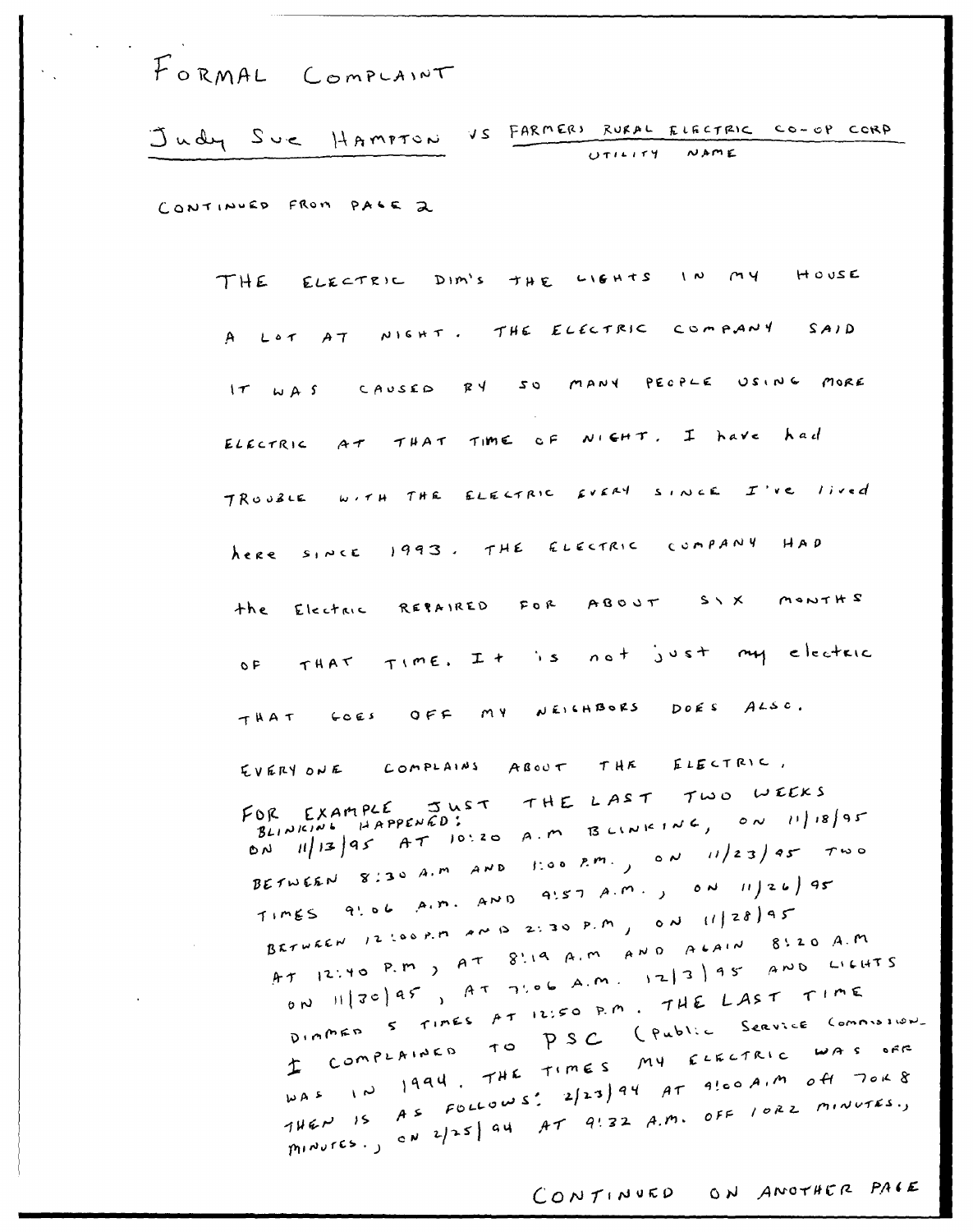FORMAL COMPLAINT

Judy Sue Hampton US FARMERS RURAL ELECTRIC CO-OP CORP UTILITY NAME

CONTINUED FROM PALE AFTER ADDITION TO PACE 2

 $ON$  3) 9) 94 AT 5:30 P.M AND NOT BACK ON TILL 2100 A.M., I QUIT WRITING OUTAGES DOWN AGAIN TILL 10/7/94 AT 10:00 A.M BACK ON JOSYTAM.,  $\ln|4|84$  AT 9503 A.M OFF  $\int$  of Z MINDTES, ALAIN ON 11/4/94 BETWEEN  $1!$ 00 P.M AND  $y$ :00 P.M FOR  $y$ 2 Hour., AT 8.20 A.M. AT TIBA A.M. FOR IOR 2 MINUTES., ON 14/18/94 BETWEEN 8:30 A.M AND 1:30 P.M FOR 10R 2 MINUTES., ON 11/16/94 AT 1:12 P.M FOR ICRZ MINUTES., ON  $1120$  44 AT 4:03 P.M. FOR 1 OR 2 MINUTES., ON  $12/2$  94  $27$  4'02 P.M. FOR 10RZ MINUTES., ON  $12|4|$  Ay Detween 6.30 A.M to 1:00 P.M FOR 2 OR 3 MINUTES.  $0.012110194$   $113.799$ . FOR 1 MINUTEP 0N 12/24/94 AT 10141 P.M. FOR 44 seconds.)  $\sigma N$  1/4/95 BETWEEN YYJOA.M TO JUSA.M CFF FOR 3 MINUTES., ON  $1/7)$  95 AT 4:03 P.M. SFF 2 Seconds., 02 1/10/95 Between 1:00 AIM. AND 4'.00 P.M OFF 142 MINUTES, AFTER COMPLAINING TO PUBLIC SERVICE COMMISSION THE ELECTRIC WAS OPERATING AS IT SHOULD ALWAYS BE FOR ABOUT SIX MONTHS, I JUST STARTED KEEPING THE OUTAGES AGAIN IN NOVEMBER OF 1995. AS YOU CAN SEE BY THE PETITION I AM NOT THE ONLY ONE COMPLAINING.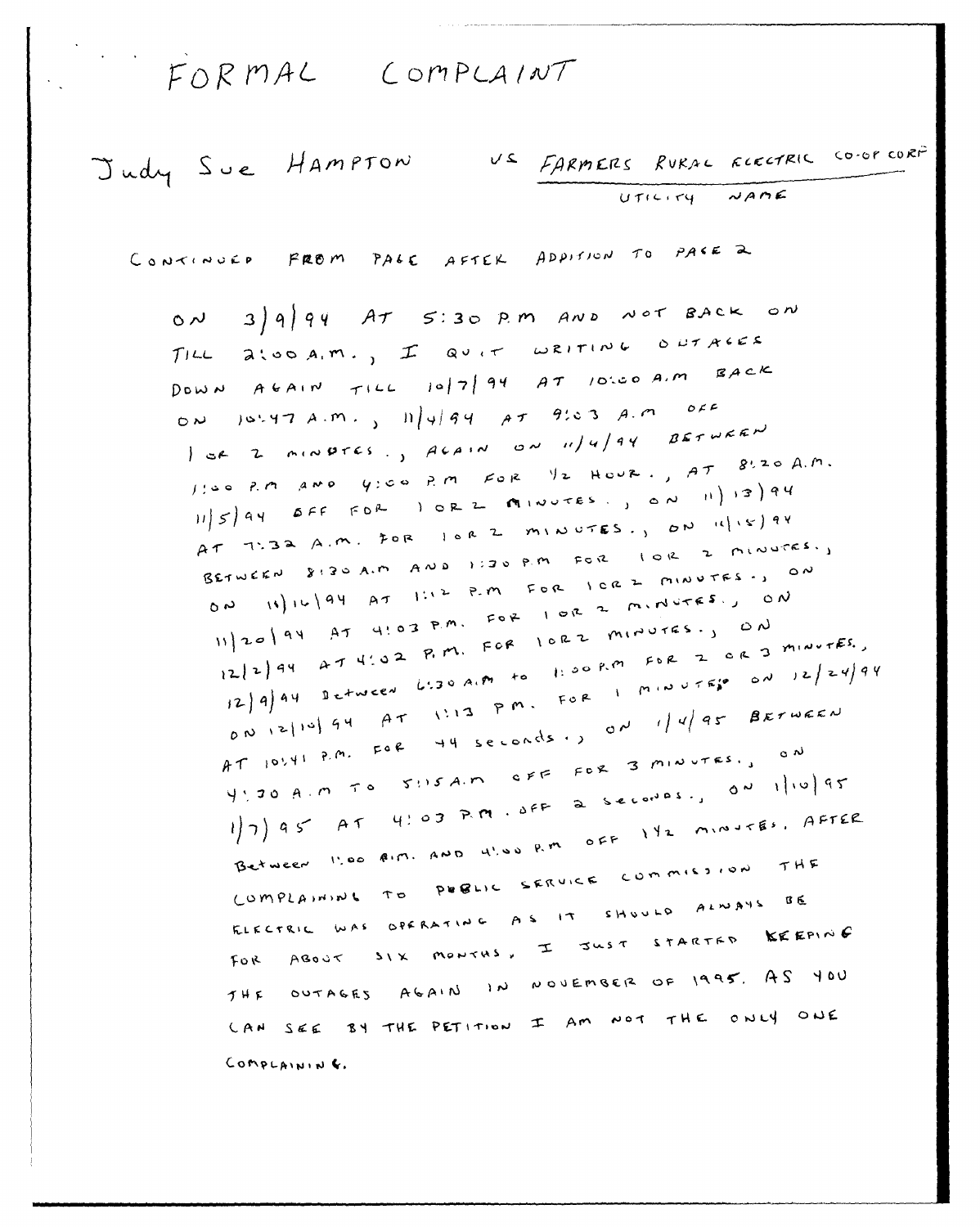RURAL ELECTRIC  $C_0 - C_1 P$ CORP. FARMER S  $To$ get UNDERSIGN THE THAT POWER FAILURE'S REPAIR  $+$ 0 EXPERIENCE SOMETIMES  $P A I L$ 

PETITION

NAME Judy Sur Hampton<br>Judy Sur HAMPTON Teresa+John Curry  $T$ on  $M$   $W$ Lef Keist Sammy Hanler Dean Yourg (TENANT)

ADDRESS

2574 Powder Mill Rd. Magnolia, Ky. 42757 1665 Powder Mills Rd Magnolia, ky.<br>1555 Powder midd Nd. Magnolia, ky.<br>1919 Powder Mato Rd. Magnolia, 161. 745 Parter nille Rd magnetic Ky. 837 Powder Mill Pd. Magnolic, /Kg. 50 Charlie Cobb Rd Magnelia Ky

 $\prime\prime$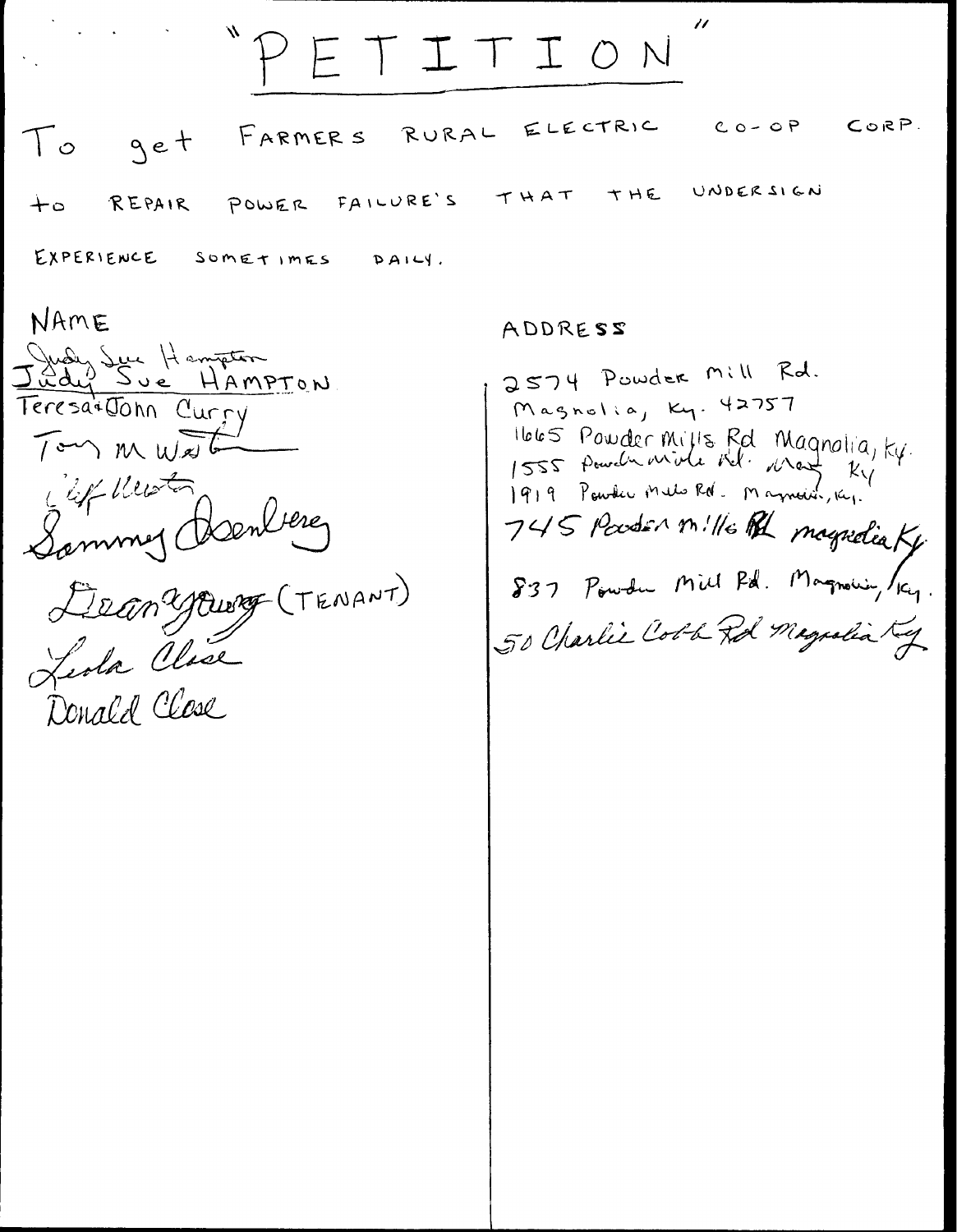"PETITION  $CORP$ .  $C_0 - QP$ ELECTRIC RURAL FARMER S get  $\int_{0}^{1}$ UNDERSIGN THE THAT FAILURE'S POWER REPAIR  $+$ 0  $DAI+1$ . EXPERIENCE SOMETIMES

NAME

William W. Benningfield Poy L Bailey Jony Kujnolds Danny Slutty famies m. Harless Martine Lyjsin I reda Clase Karen Close Dayton Doff

ADDRESS 325 Revoler Mill Rd Magnolia 3050 Powder mill R.D. Magnolia. 3210 Fowder Nell Re Mr. 7386 Nath Joslan IHM 410 pointer mill Kd. 560 Powder mere 20 M50 Preview 10) ill idd 882 Fourder Mill Rd, Magnulie 7442 No Jockson Huy<br>Mogualia, Kg 43757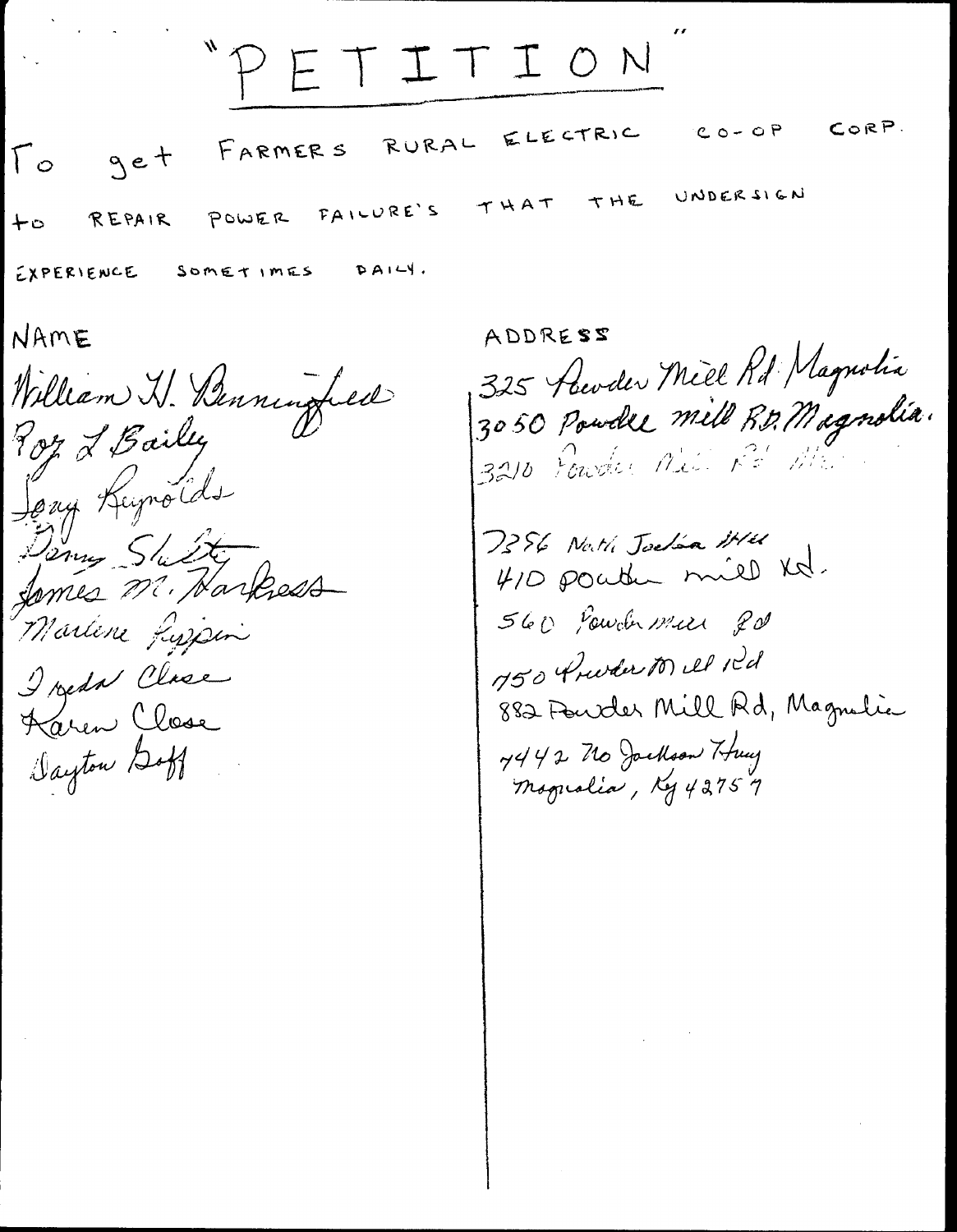TITION CORP.  $C_0 - C_1$ ELECTRIC RURAL FARMER S get  $\Gamma$ UNDERSIGN THE THAT FAILURE'S POWER REPAIR ت ← EXPERIENCE  $DAI-Y$ .  $S$  omet  $1$  mES

NAME

Budy Enlow Darryl Entre

Joyce Danis

ADDRESS

200 fulins Centery Ld. Magnolia, Ki 42757 300 Bales Rd Magnolia ty 622 Artma Furnace Rd. Magnolia Ky,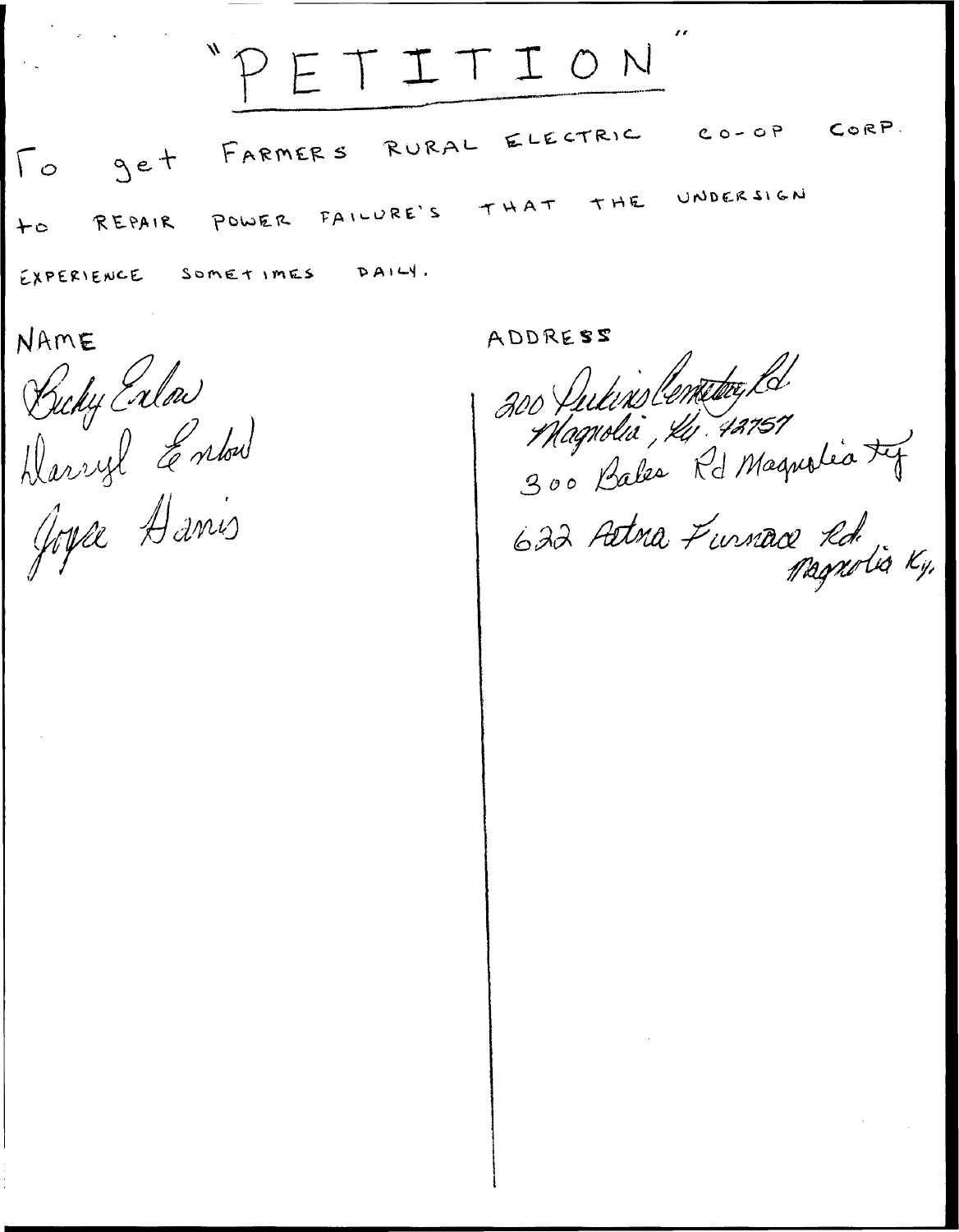$"P"$ TITION Jet FARMERS RURAL ELECTRIC CO-OP CORP.  $\lceil \circ$ THE UNDERSIGN POWER FAILURE'S THAT REPAIR  $+$ 0 EXPERIENCE SOMETIMES DAILY.

NAME

Immy R. Vauglie

ADDRESS

2025 Celmer un ree Huy Magnolia Ce 427657

Actra, Farnere 1 Sug.<br>Magnalia, 14 42757